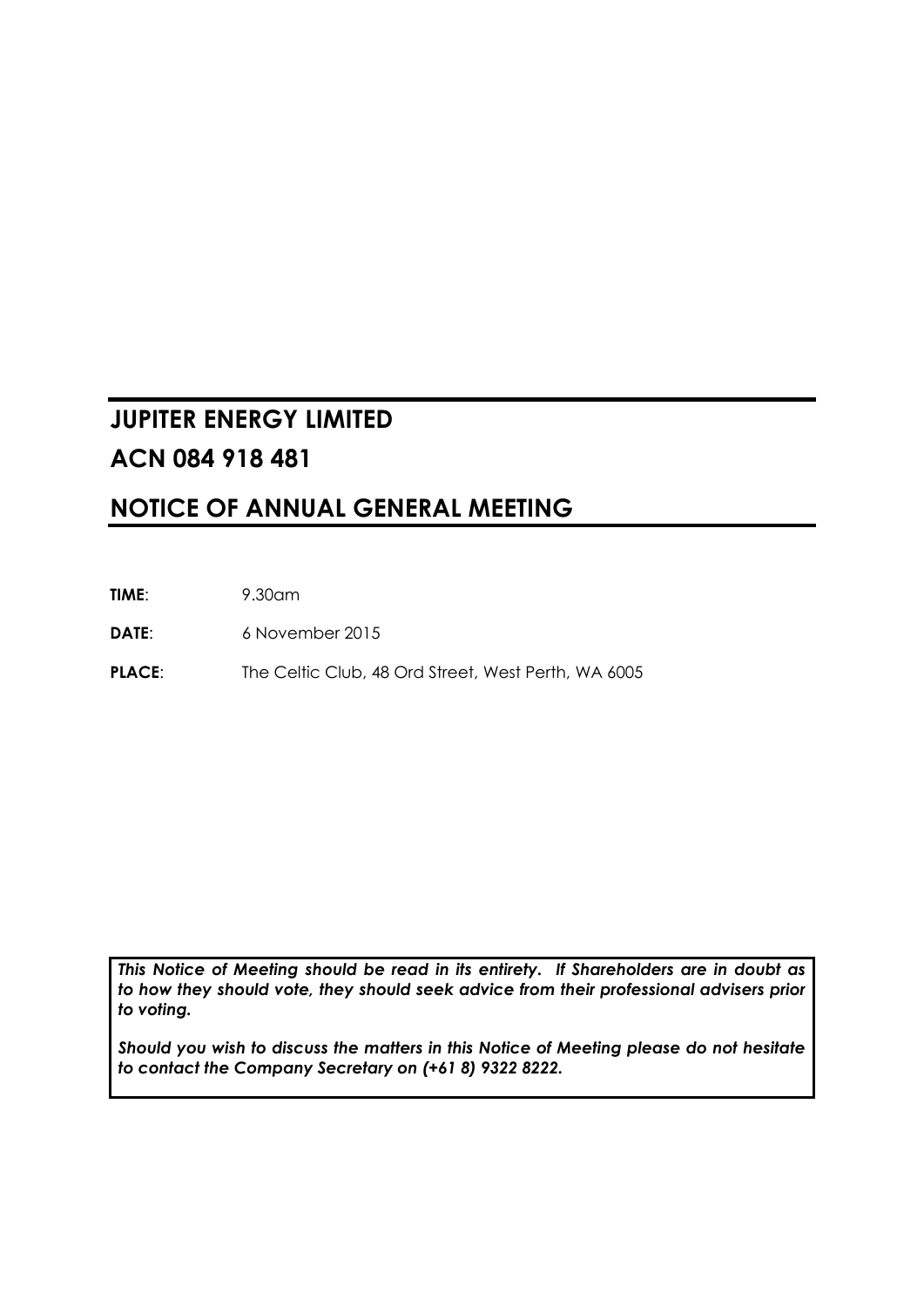## **CONTENTS PAGE**

| Business of the Meeting (setting out the proposed resolutions) |     |
|----------------------------------------------------------------|-----|
| Explanatory Statement (explaining the proposed resolutions)    |     |
| Glossary                                                       | 13. |

Proxy Form

#### **IMPORTANT INFORMATION**

#### **TIME AND PLACE OF MEETING**

Notice is given that the Meeting will be held at 9.30 am on Friday 6 November 2015 at:

The Celtic Club 48 Ord Street WEST PERTH WA 6005

#### **YOUR VOTE IS IMPORTANT**

The business of the Meeting affects your shareholding and your vote is important.

#### **VOTING ELIGIBILITY**

The Directors have determined pursuant to Regulation 7.11.37 of the Corporations Regulations 2001 (Cth) that the persons eligible to vote at the Meeting are those who are registered Shareholders at 4.00 pm (WST) (7.00 pm Sydney time) on 4 November 2015.

#### **VOTING IN PERSON**

To vote in person, attend the Meeting at the time, date and place set out above.

#### **VOTING BY PROXY**

To vote by proxy, please complete and sign the enclosed Proxy Form and return by the time and in accordance with the instructions set out on the Proxy Form.

In accordance with section 249L of the Corporations Act, Shareholders are advised that:

- each Shareholder has a right to appoint a proxy;
- the proxy need not be a Shareholder of the Company; and
- a Shareholder who is entitled to cast 2 or more votes may appoint 2 proxies and may specify the proportion or number of votes each proxy is appointed to exercise. If the member appoints 2 proxies and the appointment does not specify the proportion or number of the member's votes, then in accordance with section 249X(3) of the Corporations Act, each proxy may exercise one-half of the votes.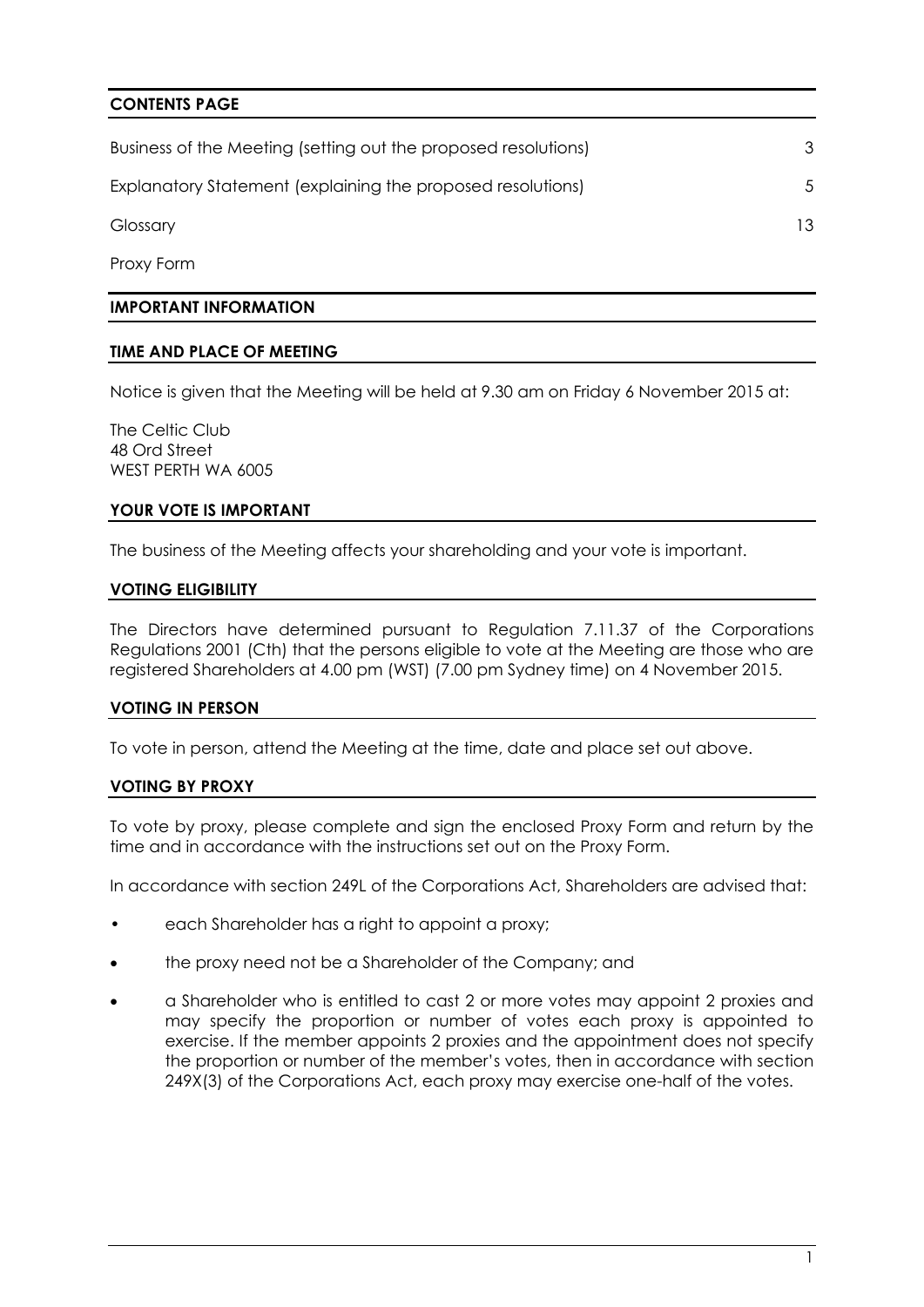Shareholders and their proxies should be aware of that changes to the Corporations Act made in 2011 mean that:

- if proxy holders vote, they must cast all directed proxies as directed; and
- any directed proxies which are not voted will automatically default to the Chair, who must vote the proxies as directed.

Further details on these changes are set out below.

#### *Proxy vote if appointment specifies way to vote*

Section 250BB(1) of the Corporations Act provides that an appointment of a proxy may specify the way the proxy is to vote on a particular resolution and, **if it does**:

- the proxy need not vote on a show of hands, but if the proxy does so, the proxy must vote that way (i.e. as directed); and
- if the proxy has 2 or more appointments that specify different ways to vote on the resolution, the proxy must not vote on a show of hands; and
- if the proxy is the chair of the meeting at which the resolution is voted on, the proxy must vote on a poll, and must vote that way (i.e. as directed); and
- if the proxy is not the chair; the proxy need not vote on the poll, but if the proxy does so, the proxy must vote that way (i.e. as directed).

#### *Transfer of non-chair proxy to chair in certain circumstances*

Section 250BC of the Corporations Act provides that, if:

- an appointment of a proxy specifies the way the proxy is to vote on a particular resolution at a meeting of the Company's members; and
- the appointed proxy is not the chair of the meeting; and
- at the meeting, a poll is duly demanded on the resolution; and
- either of the following applies:
	- o the proxy is not recorded as attending the meeting; or
	- o the proxy does not vote on the resolution,

the chair of the meeting is taken, before voting on the resolution closes, to have been appointed as the proxy for the purposes of voting on the resolution at the meeting.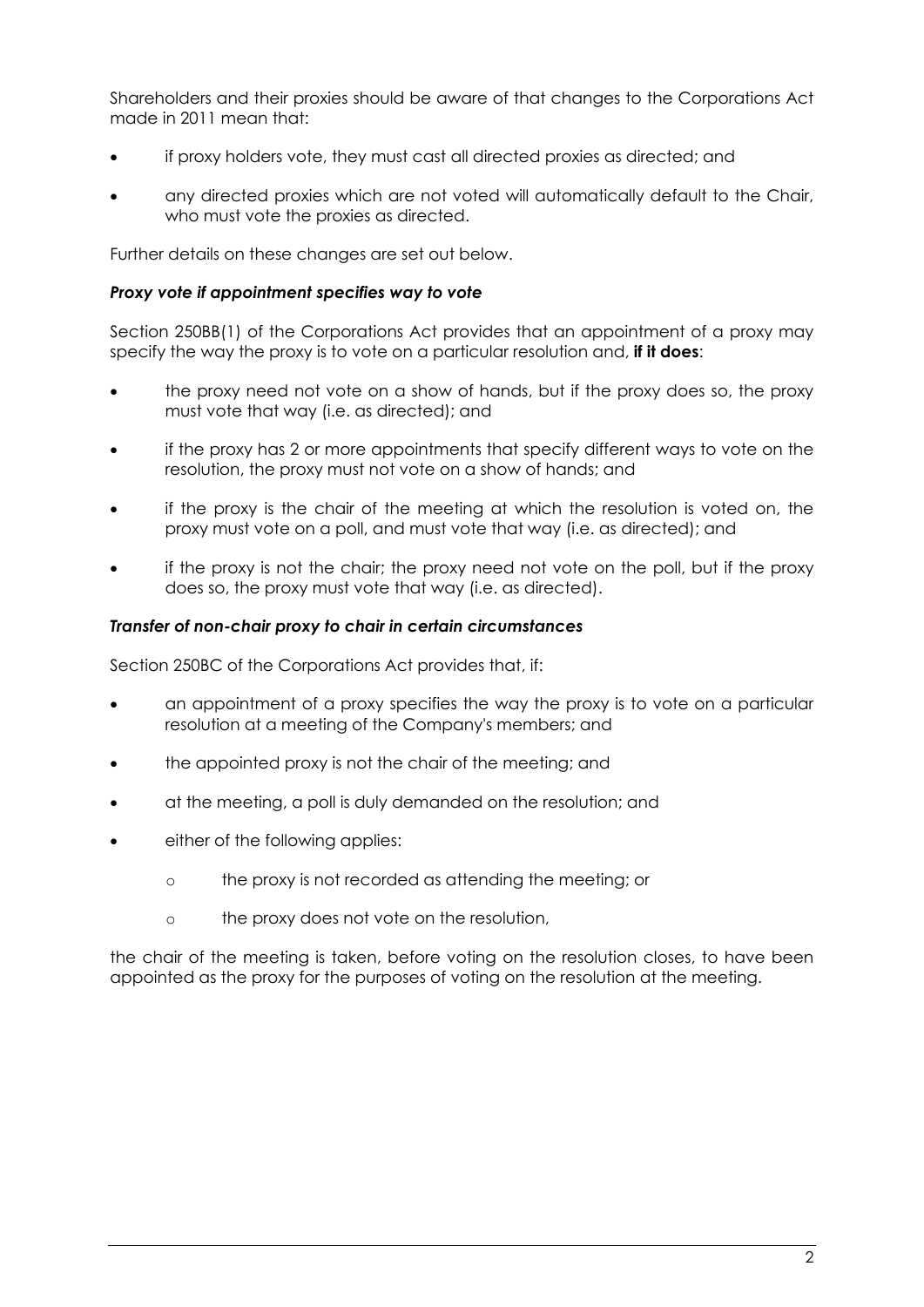#### **BUSINESS OF THE MEETING**

#### **AGENDA**

#### **1. FINANCIAL STATEMENTS AND REPORTS – AGENDA ITEM**

To receive and consider the annual financial report of the Company for the financial year ended 30 June 2015 together with the declaration of the directors, the director's report, the Remuneration Report and the auditor's report.

#### **2. RESOLUTION 1 – ADOPTION OF REMUNERATION REPORT**

To consider and, if thought fit, to pass, with or without amendment, the following resolution as a **non-binding resolution**:

*"That, for the purposes of section 250R(2) of the Corporations Act and for all other purposes, approval is given for the adoption of the Remuneration Report as contained in the Company's annual financial report for the financial year ended 30 June 2015."* 

#### **Note: the vote on this Resolution is advisory only and does not bind the Directors or the Company.**

#### **Voting Prohibition Statement:**

A vote on this Resolution must not be cast (in any capacity) by or on behalf of either of the following persons:

- (a) a member of the Key Management Personnel, details of whose remuneration are included in the Remuneration Report; or
- (b) a Closely Related Party of such a member.

However, a person (the **voter**) described above may cast a vote on this Resolution as a proxy if the vote is not cast on behalf of a person described above and either:

- (a) the voter is appointed as a proxy by writing that specifies the way the proxy is to vote on this Resolution; or
- (b) the voter is the Chair and the appointment of the Chair as proxy:
	- (i) does not specify the way the proxy is to vote on this Resolution; and
	- (ii) expressly authorises the Chair to exercise the proxy even though this Resolution is connected directly or indirectly with the remuneration of a member of the Key Management Personnel.

#### **3. RESOLUTION** *2* **– RE-ELECTION OF DIRECTOR – ALASTAIR BEARDSALL**

To consider and, if thought fit, to pass, with or without amendment, the following resolution as an **ordinary resolution**:

*"That, for the purpose of clause 13.2 of the Constitution, ASX Listing Rule 14.4 and for all other purposes, Mr Alastair Beardsall, a Director, retires by rotation, and being eligible, is re-elected as a Director."*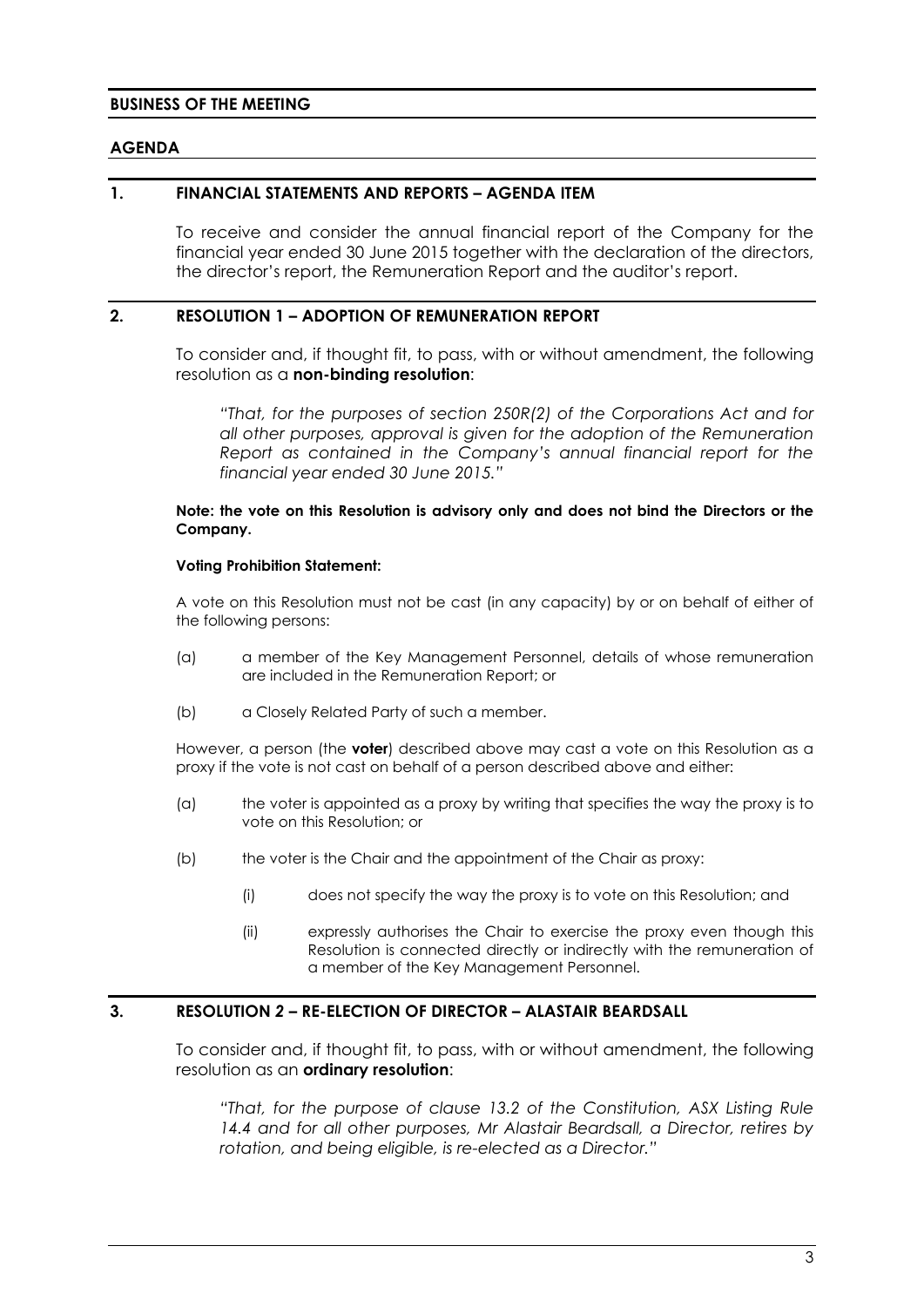## **4. RESOLUTION 3 – APPROVAL OF 10% PLACEMENT CAPACITY**

To consider and, if thought fit, to pass the following resolution as a **special resolution**:

*"That, for the purposes of Listing Rule 7.1A and for all other purposes, approval is given for the issue of Equity Securities totalling up to 10% of the issued capital of the Company at the time of issue, calculated in accordance with the formula prescribed in Listing Rule 7.1A.2 and on the terms and conditions set out in the Explanatory Statement."* 

**Voting Exclusion:** The Company will disregard any votes cast on this Resolution by any person who may participate in the issue of Equity Securities under this Resolution and a person who might obtain a benefit, except a benefit solely in the capacity of a holder of ordinary securities, if the Resolution is passed and any associates of those persons. However, the Company will not disregard a vote if it is cast by a person as a proxy for a person who is entitled to vote, in accordance with the directions on the Proxy Form, or, it is cast by the person chairing the meeting as proxy for a person who is entitled to vote, in accordance with a direction on the Proxy Form to vote as the proxy decides.

#### **DATED: 30 SEPTEMBER 2015**

## **BY ORDER OF THE BOARD**

**SCOTT MISON** 

**DIRECTOR AND COMPANY SECRETARY**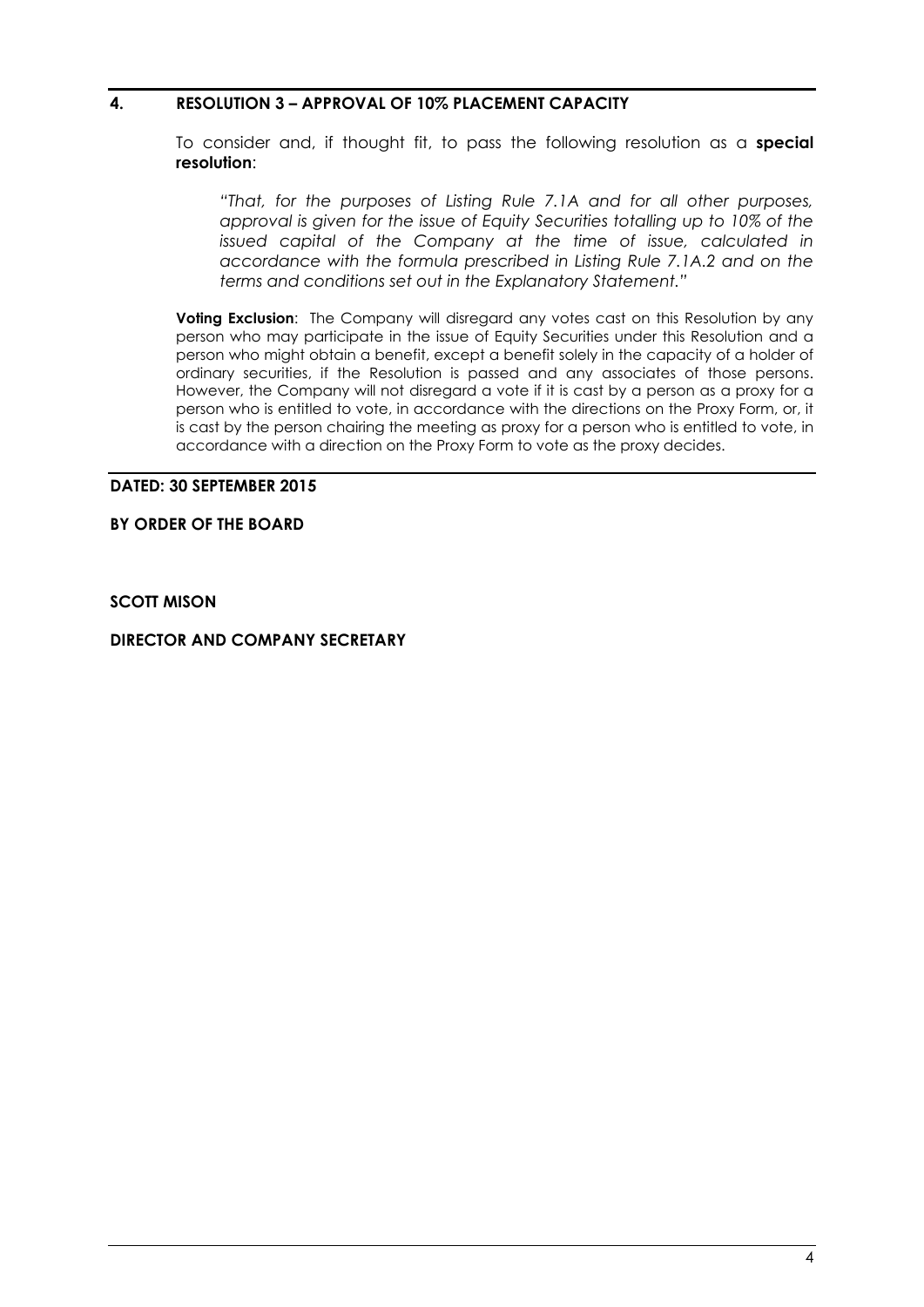## **EXPLANATORY STATEMENT**

This Explanatory Statement has been prepared to provide information which the Directors believe to be material to Shareholders in deciding whether or not to pass the Resolutions.

#### **1. FINANCIAL STATEMENTS AND REPORTS – AGENDA ITEM**

In accordance with the Constitution, the business of the Meeting will include receipt and consideration of the annual financial report of the Company for the financial year ended 30 June 2015 together with the declaration of the directors, the directors' report, the Remuneration Report and the auditor's report.

The Company will not provide a hard copy of the Company's annual financial report to Shareholders unless specifically requested to do so. The Company's annual financial report is available on its website at **www.jupiterenergy.com**

## **2. RESOLUTION 1 – ADOPTION OF REMUNERATION REPORT**

#### **2.1 General**

The Corporations Act requires that at a listed company's annual general meeting, a resolution that the remuneration report be adopted must be put to the shareholders. However, such a resolution is advisory only and does not bind the company or the directors of the company.

The remuneration report sets out the company's remuneration arrangements for the directors and senior management of the company. The remuneration report is part of the directors' report contained in the annual financial report of the company for a financial year.

The chair of the meeting must allow a reasonable opportunity for its shareholders to ask questions about or make comments on the remuneration report at the annual general meeting.

## **2.2 Voting consequences**

Under changes to the Corporations Act which came into effect on 1 July 2011, a company is required to put to its shareholders a resolution proposing the calling of another meeting of shareholders to consider the appointment of directors of the company (**Spill Resolution**) if, at consecutive annual general meetings, at least 25% of the votes cast on a remuneration report resolution are voted against adoption of the remuneration report and at the first of those annual general meetings a Spill Resolution was not put to vote. If required, the Spill Resolution must be put to vote at the second of those annual general meetings.

If more than 50% of votes cast are in favour of the Spill Resolution, the company must convene a shareholder meeting (**Spill Meeting**) within 90 days of the second annual general meeting.

All of the directors of the company who were in office when the directors' report (as included in the company's annual financial report for the most recent financial year was approved, other than the managing director of the company, will cease to hold office immediately before the end of the Spill Meeting but may stand for re-election at the Spill Meeting.

Following the Spill Meeting those persons whose election or re-election as directors of the company is approved will be the directors of the company.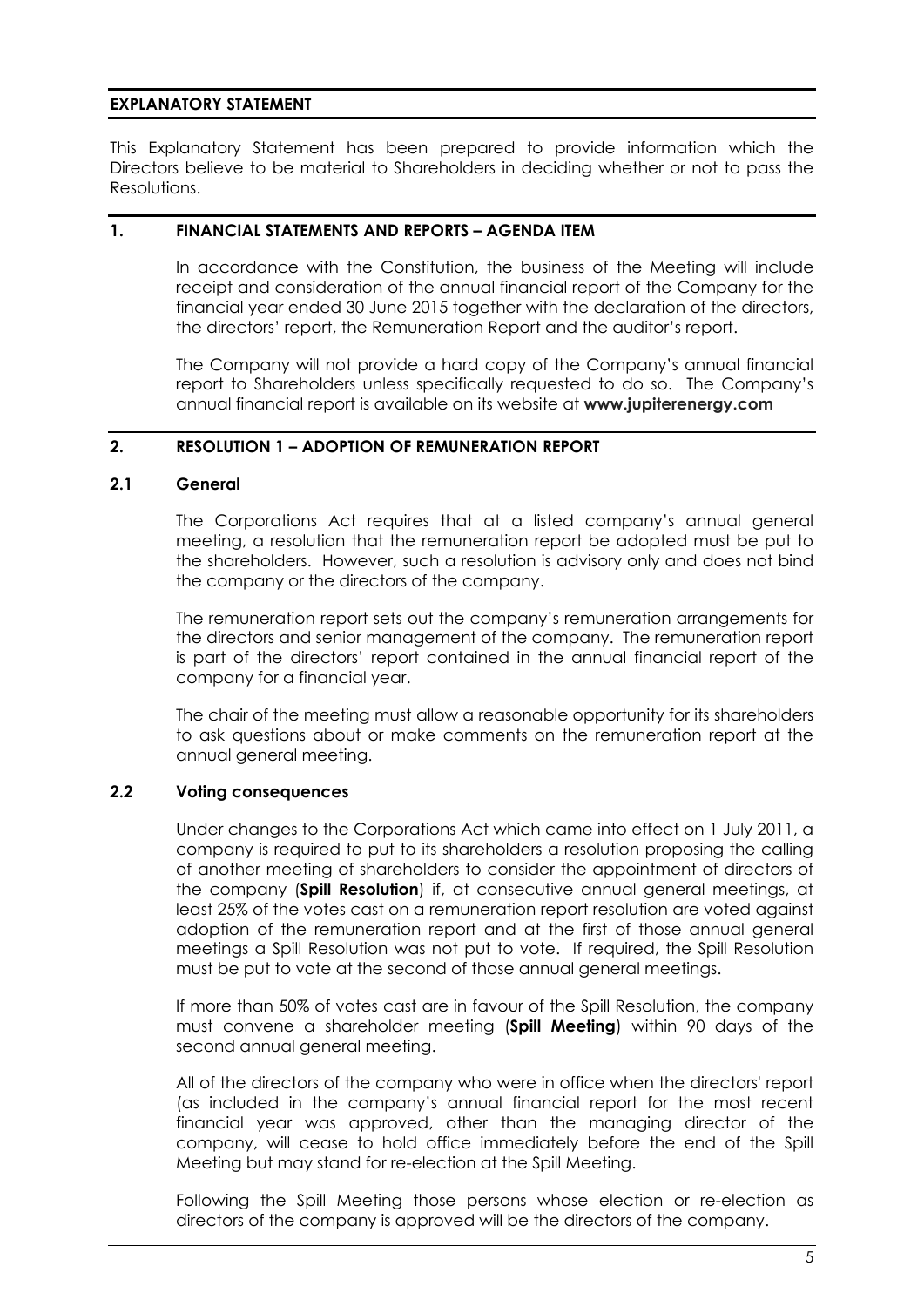## **2.3 Previous voting results**

At the Company's previous annual general meeting the votes cast against the remuneration report considered at that annual general meeting were less than 25%. Accordingly, the Spill Resolution is not relevant for this Annual General Meeting.

## **2.4 Proxy voting restrictions**

Shareholders appointing a proxy for this Resolution should note the following:

## *If you appoint a member of the Key Management Personnel (other than the Chair) whose remuneration details are included in the Remuneration Report, or a Closely Related Party of such a member as your proxy*

*You must direct your proxy how to vote on this Resolution*. Undirected proxies granted to these persons will not be voted and will not be counted in calculating the required majority if a poll is called on this Resolution.

## *If you appoint the Chair as your proxy (where he/she is also a member of the Key Management Personnel whose remuneration details are included in the Remuneration Report, or a Closely Related Party of such a member).*

You *do not* need to direct your proxy how to vote on this Resolution and the Chair will be able to vote at its discretion because the Proxy Form notes that is the Chair's intention to vote all undirected proxies in favour of all Resolutions.

## *If you appoint any other person as your proxy*

You *do not* need to direct your proxy how to vote on this Resolution.

## **3. RESOLUTION 2 – RE-ELECTION OF DIRECTOR – MR ALASTAIR BEARDSALL**

ASX Listing Rule 14.4 provides that a director of an entity must not hold office (without re-election) past the third AGM following the director's appointment or 3 year, whichever is the longer.

Clause 13.2 of the Constitution requires that at the Company's annual general meeting in every year, one-third of the Directors for the time being, or, if their number is not a multiple of 3, then the number nearest one-third (rounded upwards in case of doubt), shall retire from office, provided always that no Director (except a Managing Director) shall hold office for a period in excess of 3 years, or until the third annual general meeting following his or her appointment, whichever is the longer, without submitting himself or herself for reelection.

The Directors to retire at an annual general meeting are those who have been longest in office since their last election, but, as between persons who became Directors on the same day, those to retire shall (unless they otherwise agree among themselves) be determined by drawing lots.

A Director who retires by rotation under clause 13.2 of the Constitution is eligible for re-election.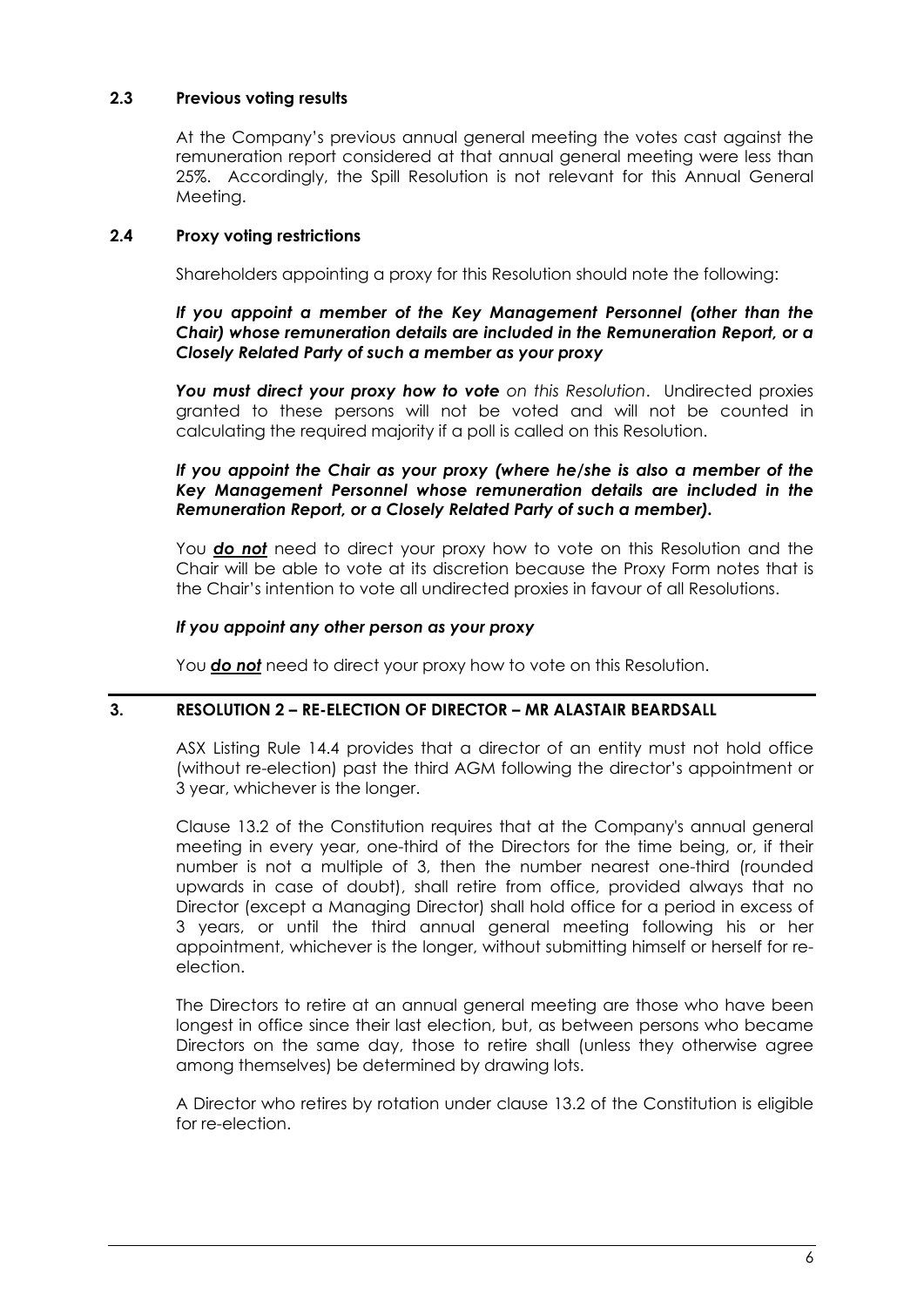In determining the number of Directors to retire, no account is to be taken of:

- (a) a Director who only holds office until the next annual general meeting pursuant to clause 13.4 of the Constitution; and/ or
- (b) a Managing Director,

each of whom are exempt from retirement by rotation.

The Company currently has 4 Directors and accordingly 1 must retire.

Mr Alastair Beardsall, the Director longest in office since his last election, retires by rotation and seeks re-election.

## **4. RESOLUTION 3 – APPROVAL OF 10% PLACEMENT CAPACITY**

## **4.1 General**

ASX Listing Rule 7.1A provides that an Eligible Entity may seek Shareholder approval at its annual general meeting to allow it to issue Equity Securities up to 10% of its issued capital (**10% Placement Capacity**).

The Company is an Eligible Entity.

If Shareholders approve Resolution 3, the number of Equity Securities the Eligible Entity may issue under the 10% Placement Capacity will be determined in accordance with the formula prescribed in ASX Listing Rule 7.1A.2 (as set out in Section 4.2 below).

The effect of Resolution 3 will be to allow the Company to issue Equity Securities up to 10% of the Company's fully paid ordinary securities on issue under the 10% Placement Capacity during the period up to 12 months after the Meeting, without subsequent Shareholder approval and without using the Company's 15% annual placement capacity granted under Listing Rule 7.1.

Resolution 3 is a special resolution. Accordingly, at least 75% of votes cast by Shareholders present and eligible to vote at the Meeting must be in favour of Resolution 3 for it to be passed.

## **4.2 ASX Listing Rule 7.1A**

ASX Listing Rule 7.1A came into effect on 1 August 2012 and enables an Eligible Entity to seek shareholder approval at its annual general meeting to issue Equity Securities in addition to those under the Eligible Entity's 15% annual placement capacity.

An Eligible Entity is one that, as at the date of the relevant annual general meeting:

- (a) is not included in the S&P/ASX 300 Index; and
- (b) has a maximum market capitalisation (excluding restricted securities and securities quoted on a deferred settlement basis) of \$300,000,000.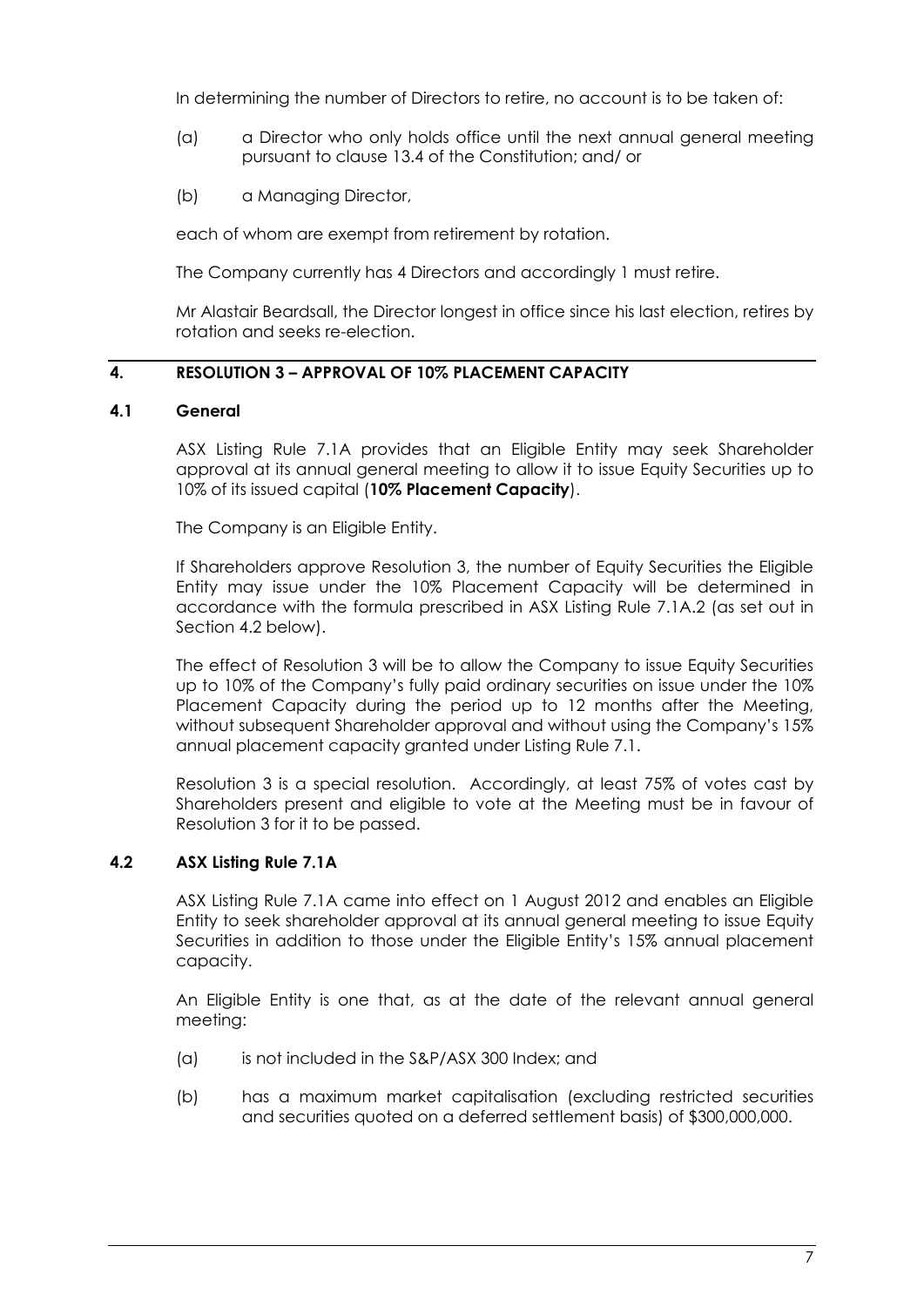The Company is an Eligible Entity as it is not included in the S&P/ASX 300 Index and has a current market capitalisation of \$38,344,423**.**

Any Equity Securities issued must be in the same class as an existing class of quoted Equity Securities. The Company currently has one class of Equity Securities on issue, being Shares (ASX Code: JPR, AIM code: JPRL, KASE code: AU\_JPRL).

The exact number of Equity Securities that the Company may issue under an approval under Listing Rule 7.1A will be calculated according to the following formula:

*(A x D) – E* 

Where:

- **A** is the number of Shares on issue 12 months before the date of issue or agreement:
	- (i) plus the number of Shares issued in the previous 12 months under an exception in ASX Listing Rule 7.2;
	- (ii) plus the number of partly paid shares that became fully paid in the previous 12 months;
	- (iii) plus the number of Shares issued in the previous 12 months with approval of holders of Shares under Listing Rules 7.1 and 7.4. This does not include an issue of fully paid ordinary shares under the entity's 15% placement capacity without shareholder approval; and
	- (iv) less the number of Shares cancelled in the previous 12 months.
- **D** is 10%.
- **E** is the number of Equity Securities issued or agreed to be issued under ASX Listing Rule 7.1A.2 in the 12 months before the date of issue or agreement to issue that are not issued with the approval of holders of Ordinary Securities under ASX Listing Rule 7.1 or 7.4.

## **4.3 Technical information required by ASX Listing Rule 7.1A**

Pursuant to and in accordance with ASX Listing Rule 7.3A, the information below is provided in relation to this Resolution 3:

## (a) **Minimum Price**

The minimum price at which the Equity Securities may be issued is 75% of the volume weighted average price of Equity Securities in that class, calculated over the 15 ASX trading days on which trades in that class were recorded immediately before:

- (i) the date on which the price at which the Equity Securities are to be issued is agreed; or
- (ii) if the Equity Securities are not issued within 5 ASX trading days of the date in Section (a)(i) above, the date on which the Equity Securities are issued.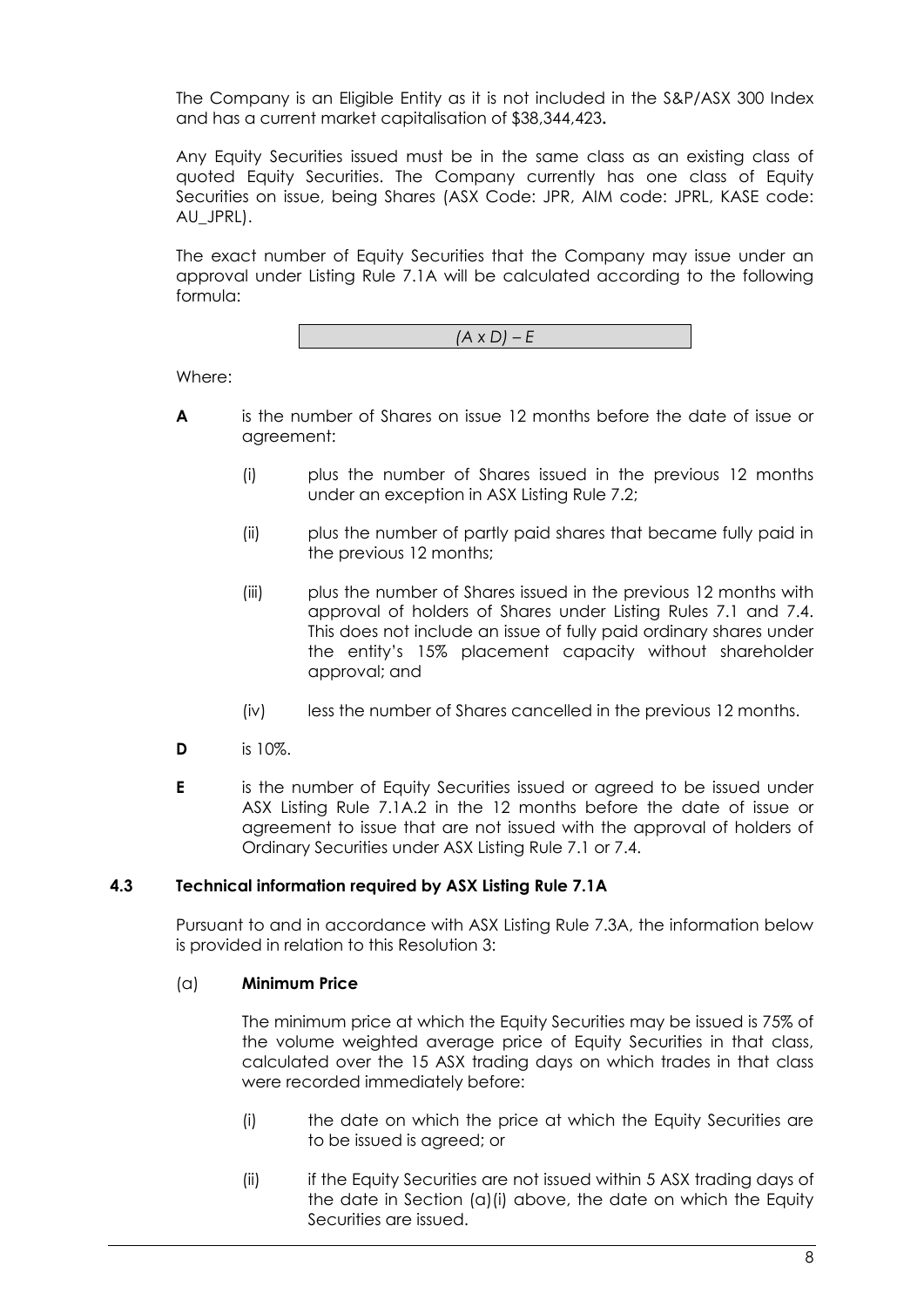## (b) **Date of Issue**

The Equity Securities may be issued under the 10% Placement Capacity commencing on the date of the Meeting and expiring on the first to occur of the following:

- (i) 12 months after the date of this Meeting; and
- (ii) the date of approval by Shareholders of any transaction under ASX Listing Rules 11.1.2 (a significant change to the nature or scale of the Company's activities) or 11.2 (disposal of the Company's main undertaking) (after which date, an approval under Listing Rule 7.1A ceases to be valid).

#### (**10% Placement Capacity Period**).

#### (c) **Risk of voting dilution**

Any issue of Equity Securities under the 10% Placement Capacity will dilute the interests of Shareholders who do not receive any Shares under the issue.

If Resolution 3 is approved by Shareholders and the Company issues the maximum number of Equity Securities available under the 10% Placement Capacity, the economic and voting dilution of existing Shares would be as shown in the table below.

The table below shows the dilution of existing Shareholders calculated in accordance with the formula outlined in ASX Listing Rule 7.1A.2, on the basis of the current market price of Shares and the current number of Equity Securities on issue as at the date of this Notice.

The table also shows the voting dilution impact where the number of Shares on issue (variable A in the formula) changes and the economic dilution where there are changes in the issue price of Shares issued under the 10% Placement Capacity.

| Number of                                                                                  | <b>Dilution</b>                      |                                         |                            |                                         |  |
|--------------------------------------------------------------------------------------------|--------------------------------------|-----------------------------------------|----------------------------|-----------------------------------------|--|
| <b>Shares on</b><br><b>Issue</b><br>(Variable 'A'<br>in ASX Listing<br><b>Rule 7.1A.2)</b> | Price<br><b>Issue</b><br>(per Share) | 0.125<br>50% decrease<br>in Issue Price | 0.25<br><b>Issue Price</b> | 0.50<br>100% increase<br>in Issue Price |  |
| 153,377,693                                                                                | <b>Shares</b><br>issued              | 15,337,769                              | 15,337,769                 | 15,337,769                              |  |
| (Current)                                                                                  | <b>Funds raised</b>                  | \$1,917,221                             | \$3,834,442                | \$7,668,885                             |  |
| 230,066,540<br>(50%                                                                        | <b>Shares</b><br>issued              | 23,006,654                              | 23,006,654                 | 23,006,654                              |  |
| increase)                                                                                  | <b>Funds raised</b>                  | \$2,875,832                             | \$5,751,664                | \$11,503,327                            |  |
| 306,755,386<br>(100%                                                                       | <b>Shares</b><br>issued              | 30,675,538                              | 30,675,538                 | 30,675,538                              |  |
| increase)                                                                                  | <b>Funds raised</b>                  | \$3,834,442                             | \$7,668,885                | \$15,337,769                            |  |

**\***The number of Shares on issue (variable A in the formula) could increase as a result of the issue of Shares that do not require Shareholder approval (such as under a pro-rata rights issue or scrip issued under a takeover offer) or that are issued with Shareholder approval under Listing Rule 7.1.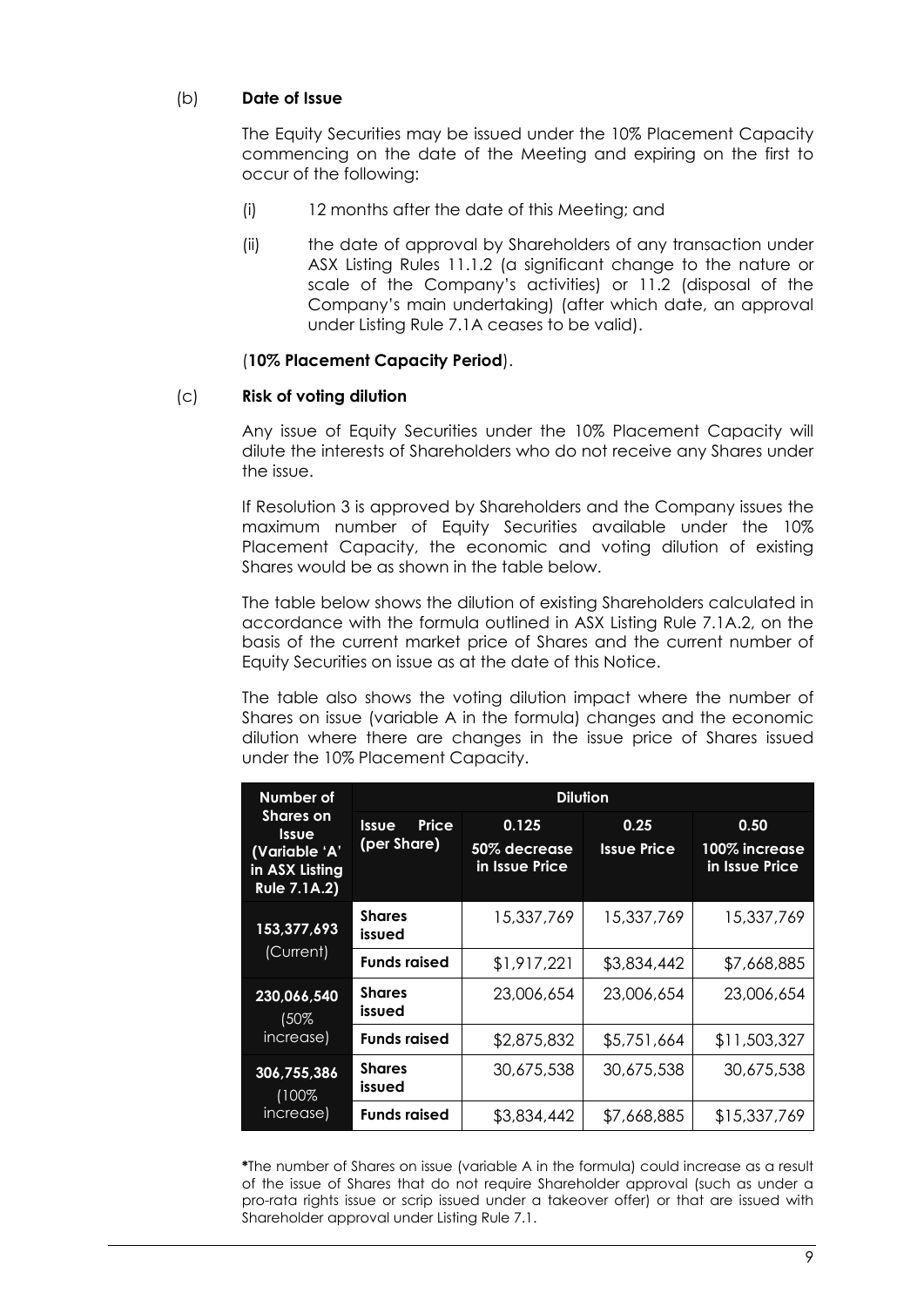#### **The table above uses the following assumptions:**

- 1. There are currently 153,377,693 Shares on issue.
- 2. No Convertible Notes are converted into Shares.
- 3. The issue price set out above is the closing price of the Shares on the ASX on 30 September 2015.
- 4. The Company issues the maximum possible number of Equity Securities under the 10% Placement Capacity.
- 5. The Company has not issued any Equity Securities in the 12 months prior to the Meeting that were not issued under an exception in ASX Listing Rule 7.2 or with approval under ASX Listing Rule 7.1.
- 6. The issue of Equity Securities under the 10% Placement Capacity consists only of Shares. It is assumed that no Convertible Notes convert into Shares before the date of issue of the Equity Securities.
- 7. The calculations above do not show the dilution that any one particular Shareholder will be subject to. All Shareholders should consider the dilution caused to their own shareholding depending on their specific circumstances.
- 8. This table does not set out any dilution pursuant to approvals under ASX Listing Rule 7.1.
- 9. The 10% voting dilution reflects the aggregate percentage dilution against the issued share capital at the time of issue. This is why the voting dilution is shown in each example as 10%.
- 10. The table does not show an example of dilution that may be caused to a particular Shareholder by reason of placements under the 10% Placement Capacity, based on that Shareholder's holding at the date of the Meeting.

Shareholders should note that there is a risk that:

- (i) the market price for the Company's Shares may be significantly lower on the issue date than on the date of the Meeting; and
- (ii) the Shares may be issued at a price that is at a discount to the market price for those Shares on the date of issue.

#### (d) **Purpose of Issue under 10% Placement Capacity**

The Company may issue Equity Securities under the 10% Placement Capacity for the following purposes:

- (i) as cash consideration in which case the Company intends to use funds raised for the development of Block 31, the Company's wholly owned asset in Kazakhstan, including drilling of exploration, appraisal and development wells and general working capital; or
- (iii) as non-cash consideration for the acquisition of new resources assets and investments, in such circumstances the Company will provide a valuation of the non-cash consideration as required by listing Rule 7.1A.3.

The Company will comply with the disclosure obligations under Listing Rules 7.1A(4) and 3.10.5A upon issue of any Equity Securities.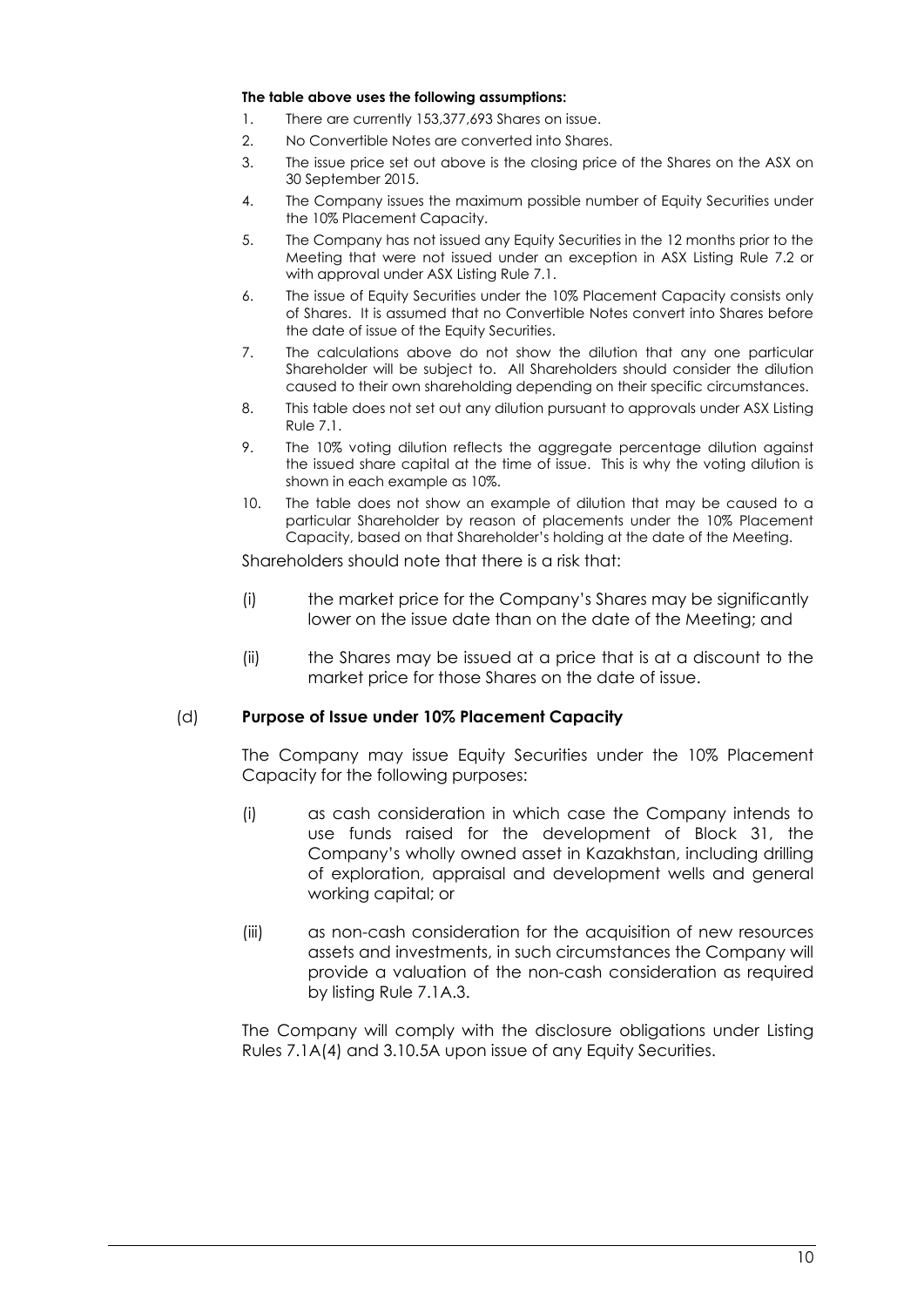## (e) **Allocation under the 10% Placement Capacity**

The Company's allocation policy for the issue of Equity Securities under the 10% Placement Capacity will be dependent on the prevailing market conditions at the time of the proposed placement(s).

The recipients of the Equity Securities to be issued under the 10% Placement Capacity have not yet been determined. However, the recipients of Equity Securities could consist of current Shareholders or new investors (or both), none of whom will be related parties of the Company.

The Company will determine the recipients at the time of the issue under the 10% Placement Capacity, having regard to the following factors:

- (i) the purpose of the issue;
- (ii) alternative methods for raising funds available to the Company at that time, including, but not limited to, an entitlement issue or other offer where existing Shareholders may participate;
- (iii) the effect of the issue of the Equity Securities on the control of the Company;
- (iv) the circumstances of the Company, including, but not limited to, the financial position and solvency of the Company;
- (v) prevailing market conditions; and
- (vi) advice from corporate, financial and broking advisers (if applicable).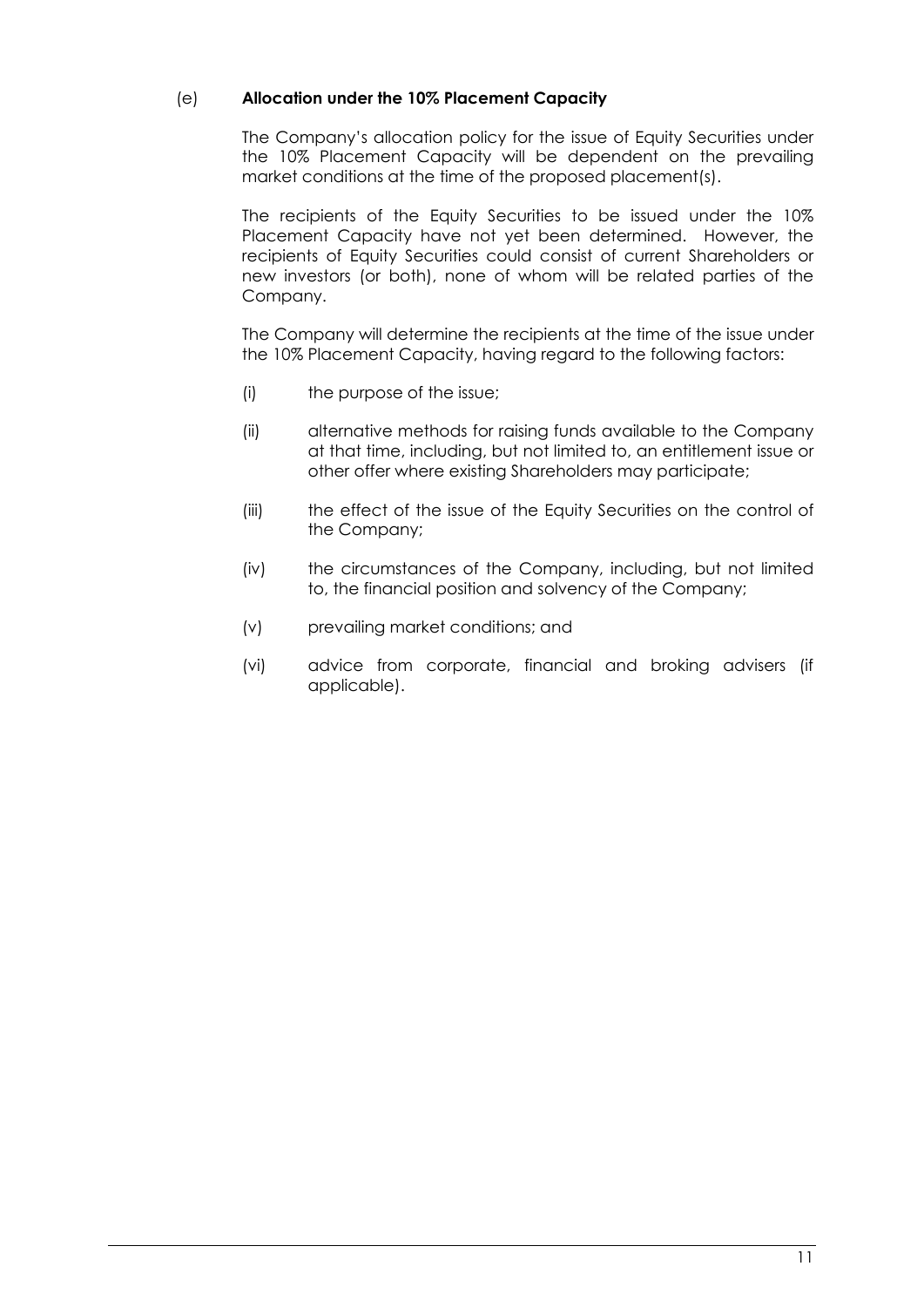## (f) **Previous Approval under ASX Listing Rule 7.1A**

The Company previously obtained approval from its Shareholders pursuant to ASX Listing Rule 7.1A at the Company's annual general meeting held on 11 November 2014 (**Previous Approval**).

Set out in the table below is the total number of Equity Securities issued in the 12 months preceding the date of the Meeting (on and from 5 November 2014) and the percent they represent of the total number of Equity Securities on issue at the commencement of that 12 month period.

|                                                                                                                               | <b>Shares</b> | Convertible<br><b>Notes</b> |
|-------------------------------------------------------------------------------------------------------------------------------|---------------|-----------------------------|
| <b>Total Equity Securities</b><br>on issue 12 months<br>before the Meeting                                                    | 153,377,693   | 12,400,000                  |
| <b>Total Equity Securities</b><br>issued at the date of<br>the Meeting                                                        | 153,377,693   | 12,400,000                  |
| <b>Equity Securities issued</b><br>since the last AGM<br>percentage of Equity<br>Securities at the<br>beginning of the period | Nil           | Nil                         |

In the 12 months preceding the date of this Meeting, the Company has not issued any Equity Securities under the Previous Approval. During the 12 month period preceding the date of the Meeting, being on and from 5 November 2014, the Company has not issued any Equity Securities.

## (g) **Compliance with ASX Listing Rules 7.1A.4 and 3.10.5A**

When the Company issues Equity Securities pursuant to the 10% Placement Capacity, it must give to ASX:

- (i) a list of the recipients of the Equity Securities and the number of Equity Securities issued to each (not for release to the market), in accordance with Listing Rule 7.1A.4; and
- (ii) the information required by Listing Rule 3.10.5A for release to the market.

## **4.4 Voting Exclusion**

A voting exclusion statement is included in this Notice. As at the date of this Notice, the Company has not invited any existing Shareholder to participate in an issue of Equity Securities under ASX Listing Rule 7.1A. Therefore, no existing Shareholders will be excluded from voting on Resolution 3.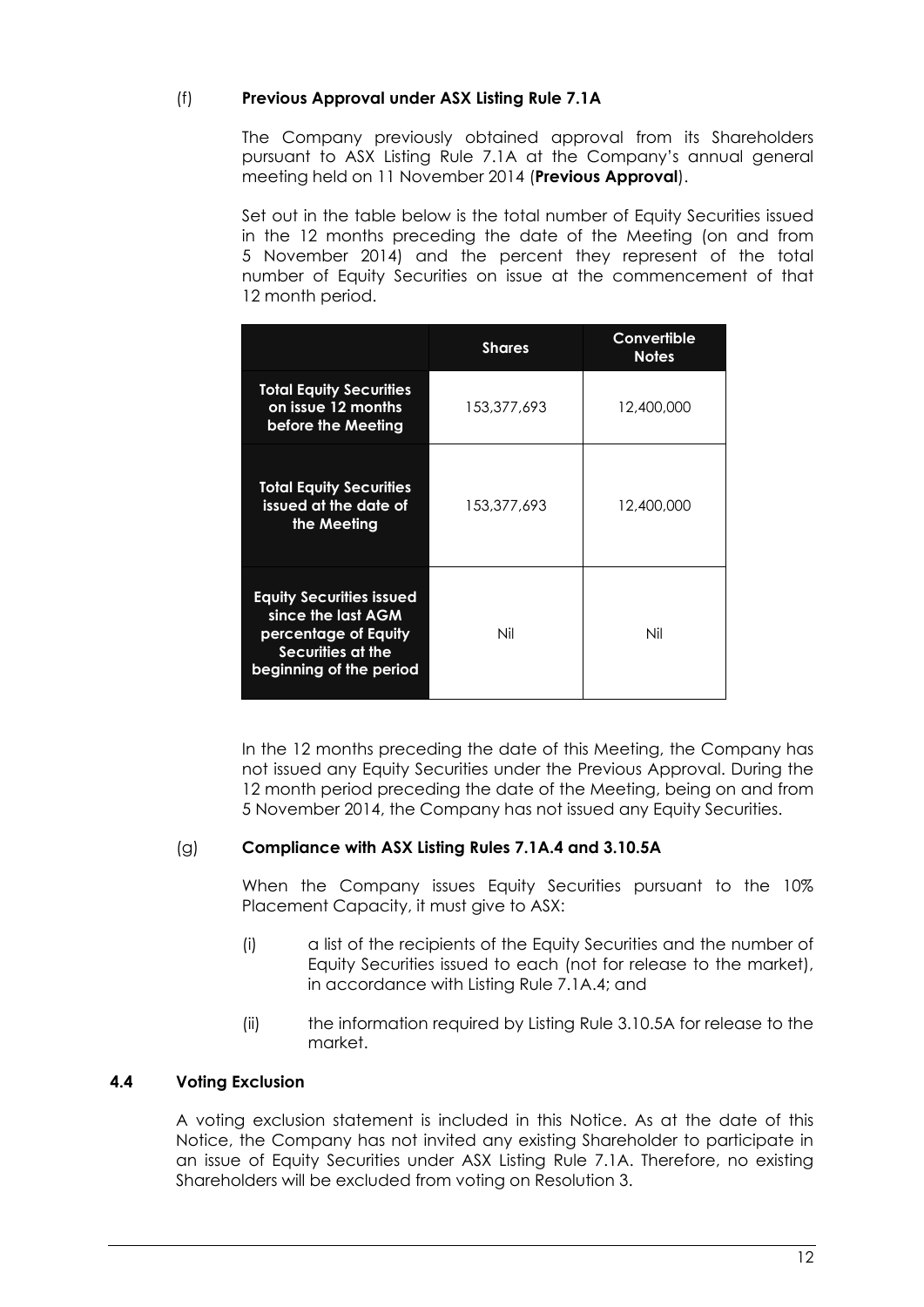## **GLOSSARY**

**\$** means Australian dollars.

**10% Placement Capacity** has the meaning given in section 4.1 of the Explanatory Statement.

**AIM** means the Alternative Investment Market operated by the London Stock Exchange.

**Annual General Meeting** or **Meeting** means the meeting convened by the Notice.

**ASIC** means the Australian Securities and Investments Commission.

**ASX** means ASX Limited.

**ASX Listing Rules** means the Listing Rules of ASX.

**Board** means the current board of directors of the Company.

**Business Day** means Monday to Friday inclusive, except New Year's Day, Good Friday, Easter Monday, Christmas Day, Boxing Day, and any other day that ASX declares is not a business day.

**Chair** means the chair of the Meeting.

**Closely Related Party** of a member of the Key Management Personnel means:

- (a) a spouse or child of the member;
- (b) a child of the member's spouse;
- (c) a dependent of the member or the member's spouse;
- (d) anyone else who is one of the member's family and may be expected to influence the member, or be influenced by the member, in the member's dealing with the entity;
- (e) a company the member controls; or
- (f) a person prescribed by the Corporations Regulations 2001 (Cth) for the purposes of the definition of 'closely related party' in the Corporations Act.

**Company** means Jupiter Energy Limited (ACN 084 918 481).

**Constitution** means the Company's constitution.

**Corporations Act** means the Corporations Act 2001 (Cth).

**Directors** means the current directors of the Company.

**Eligible Entity** means an entity that, at the date of the relevant general meeting:

- (a) is not included in the S&P/ASX 300 Index; and
- (b) has a maximum market capitalisation (excluding restricted securities and securities quoted on a deferred settlement basis) of \$300,000,000.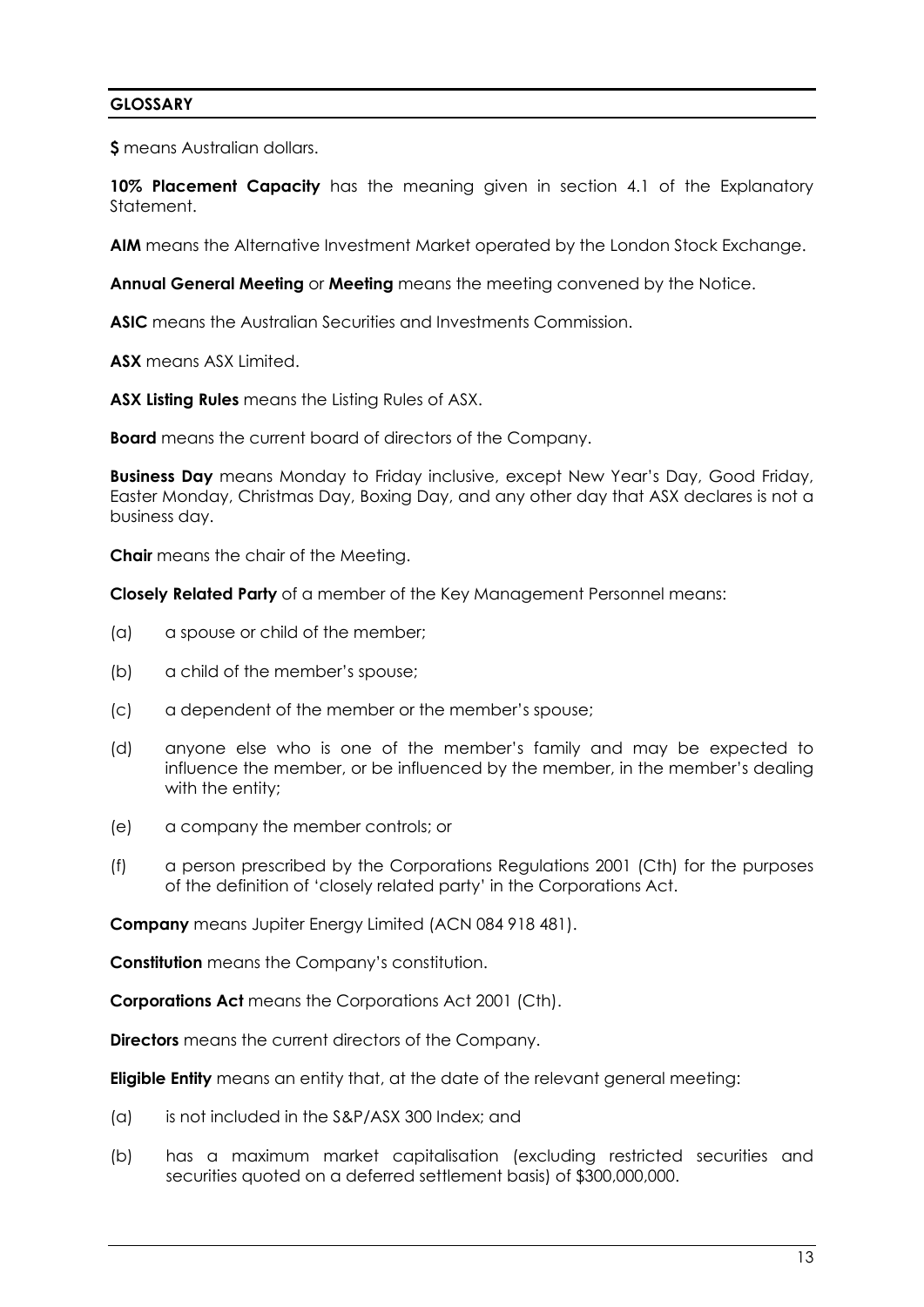**Equity Securities** includes a Share, a right to a Share or Option, an Option, a convertible security and any security that ASX decides to classify as an Equity Security.

**Explanatory Statement** means the explanatory statement accompanying the Notice.

**Key Management Personnel** has the same meaning as in the accounting standards issued by the Australian Accounting Standards Board and means those persons having authority and responsibility for planning, directing and controlling the activities of the Company, or if the Company is part of a consolidated entity, of the consolidated entity, directly or indirectly, including any director (whether executive or otherwise) of the Company, or if the Company is part of a consolidated entity, of an entity within the consolidated group.

**Notice** or **Notice of Meeting** means this notice of meeting including the Explanatory Statement and the Proxy Form.

**Ordinary Securities** has the meaning set out in the ASX Listing Rules.

**Proxy Form** means the proxy form accompanying the Notice.

**Remuneration Report** means the remuneration report set out in the Director's report section of the Company's annual financial report for the year ended 30 June 2015.

**Resolutions** means the resolutions set out in the Notice, or any one of them, as the context requires.

**Section** means a section of the Explanatory Statement unless otherwise specified.

**Share** means a fully paid ordinary share in the capital of the Company.

**Shareholder** means a holder of a Share.

**Variable A** means "A" as set out in the calculation in section 4.2 of the Explanatory Statement.

**WST** means Western Standard Time as observed in Perth, Western Australia.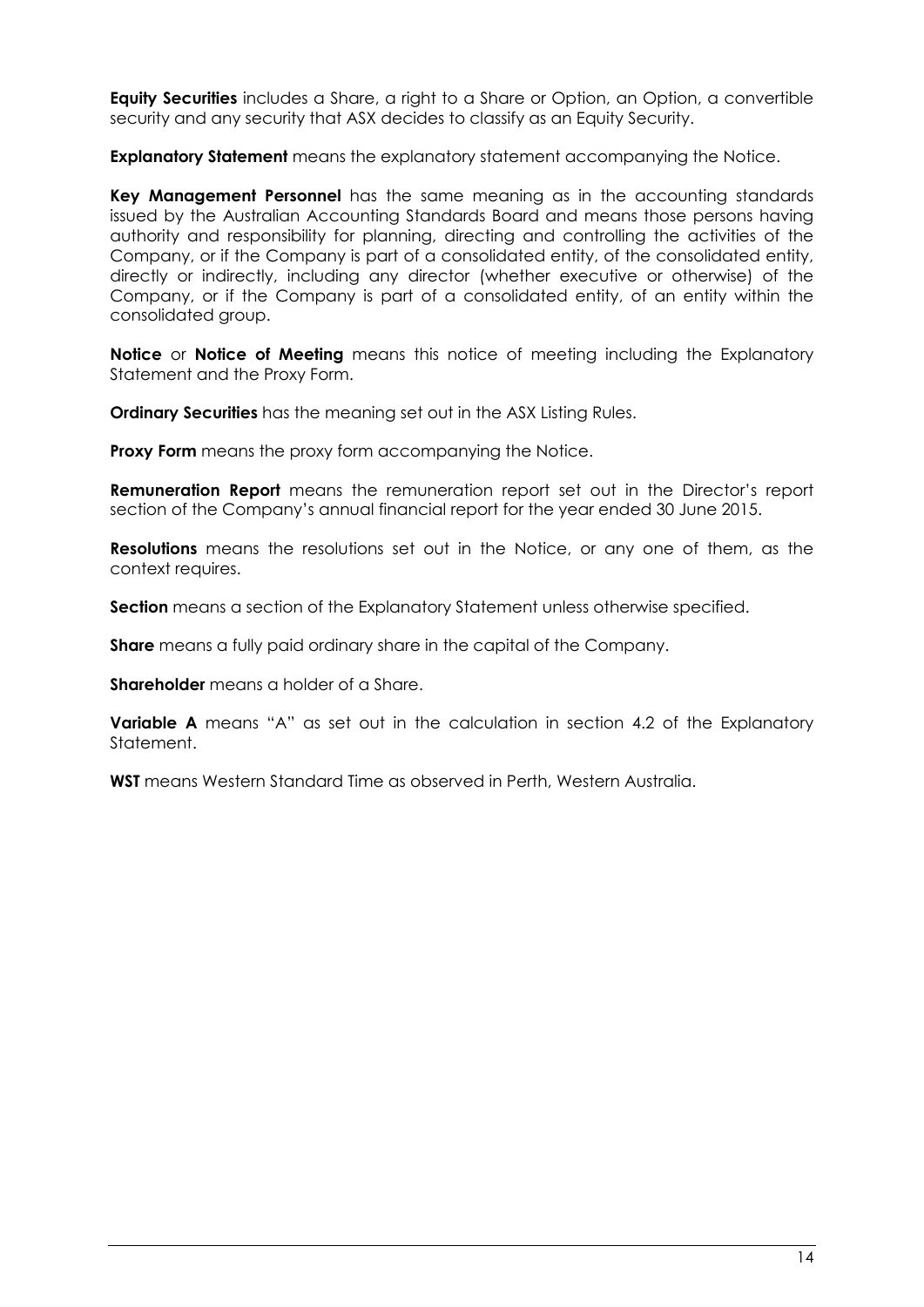

ABN 65 084 918 481

 $\vdash$  000001 000 JPR MR SAM SAMPLE FLAT 123 123 SAMPLE STREET THE SAMPLE HILL SAMPLE ESTATE SAMPLEVILLE VIC 3030

#### **Lodge your vote:**

## **By Mail:**

Computershare Investor Services Pty Limited GPO Box 242 Melbourne Victoria 3001 Australia

**XX**

Alternatively you can fax your form to (within Australia) 1800 783 447 (outside Australia) +61 3 9473 2555

For intermediary Online subscribers only (custodians) www.intermediaryonline.com

#### **For all enquiries call:**

(within Australia) 1300 652 210 (outside Australia) +61 3 9415 4633

## **Proxy Form**

\* S0000112<br>S0000112<br>S0000112

**For your vote to be effective it must be received by 9:30am (WST) Wednesday, 4 November 2015**

## **How to Vote on Items of Business**

All your securities will be voted in accordance with your directions.

#### **Appointment of Proxy**

**Voting 100% of your holding:** Direct your proxy how to vote by marking one of the boxes opposite each item of business. If you do not mark a box your proxy may vote or abstain as they choose (to the extent permitted by law). If you mark more than one box on an item your vote will be invalid on that item.

**Voting a portion of your holding:** Indicate a portion of your voting rights by inserting the percentage or number of securities you wish to vote in the For, Against or Abstain box or boxes. The sum of the votes cast must not exceed your voting entitlement or 100%.

**Appointing a second proxy:** You are entitled to appoint up to two proxies to attend the meeting and vote on a poll. If you appoint two proxies you must specify the percentage of votes or number of securities for each proxy, otherwise each proxy may exercise half of the votes. When appointing a second proxy write both names and the percentage of votes or number of securities for each in Step 1 overleaf.

**A proxy need not be a securityholder of the Company.**

#### **Signing Instructions**

**Individual:** Where the holding is in one name, the securityholder must sign.

**Joint Holding:** Where the holding is in more than one name, all of the securityholders should sign.

**Power of Attorney:** If you have not already lodged the Power of Attorney with the registry, please attach a certified photocopy of the Power of Attorney to this form when you return it.

**Companies:** Where the company has a Sole Director who is also the Sole Company Secretary, this form must be signed by that person. If the company (pursuant to section 204A of the Corporations Act 2001) does not have a Company Secretary, a Sole Director can also sign alone. Otherwise this form must be signed by a Director jointly with either another Director or a Company Secretary. Please sign in the appropriate place to indicate the office held. Delete titles as applicable.

## **Attending the Meeting**

Bring this form to assist registration. If a representative of a corporate securityholder or proxy is to attend the meeting you will need to provide the appropriate "Certificate of Appointment of Corporate Representative" prior to admission. A form of the certificate may be obtained from Computershare or online at www.investorcentre.com under the help tab, "Printable Forms".

Comments & Questions: If you have any comments or questions for the company, please write them on a separate sheet of paper and return with this form.

## *Turn over to complete the form*

View the annual report, 24 hours a day, 7 days a week:

## **www.jupiterenergy.com.au**

To view and update your securityholding:

*Your secure access information is:*

**SRN/HIN: I9999999999**

**www.investorcentre.com**

**PLEASE NOTE:** For security reasons it is important that you keep your SRN/HIN confidential.